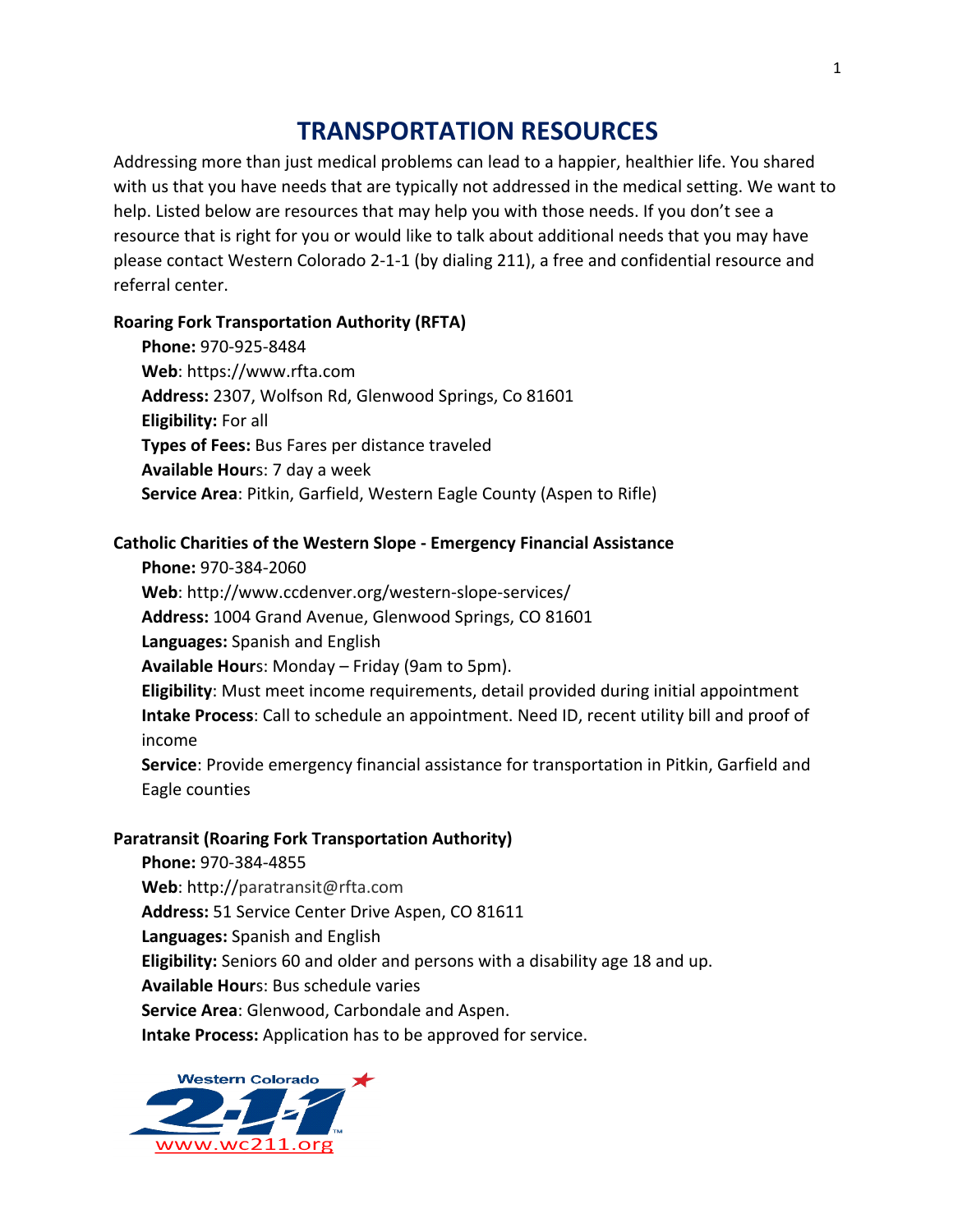#### **Pitkin County - Transportation Services- Senior Services**

**Phone:** 970-920-5432 Web: http://www.pitkincounty.com/217/Senior-Services Address: 0275 Castle Creek Road, Aspen CO 81611 Languages: Spanish and English **Available Hours: Depends on Service Types of Fees:** Varies by service, some services free of charge **Eligibility:** Seniors age 60 and above and individuals with disabilities **Intake Process:** Call for information on specific options and eligibility **Services:** Senior Van, Volunteer Escort, Taxi, RFTA bus service for seniors, Paratransit

## **Eagle County Department of Human Services - Transportation Services**

**Phone:** 970-328-9586 Web: http://www.pitkincounty.com/217/Senior-Services Address: 0020 Eagle County Drive, Suite E El Jebel, CO 81623. **Languages:** Spanish and English **Available Hours:** Monday – Friday (9am to 4pm) **Eligibility:** Seniors age 60 and above and disabled **Intake Process:** Call for information on specific options and eligibility. **Services:** Senior Van and bus services in Western Eagle County

## Garfield County – The Traveler Senior Transportation Service

**Phone:** 970-945-9191 **Web**: https://www.garfield-county.com/human-services/senior-transportation.aspx Address: 1402 Blake Ave, Glenwood Springs, CO 81601 **Languages:** Spanish and English **Eligibility:** Senior age 60 and older and adults with disabilities age 18 or over who have difficulty using public or private transportation service. **Types of fees:** \$2 per ride in town, \$3 between towns and \$20 round trip to Grand Junction. **Available Hour**s: Monday – Friday (9am to 5pm) **Service Area:** Carbondale to Grand Junction. **Intake Process:** An application and functional assessment is required

Request of service 48 hours prior and by appointment by calling Traveler Dispatcher.